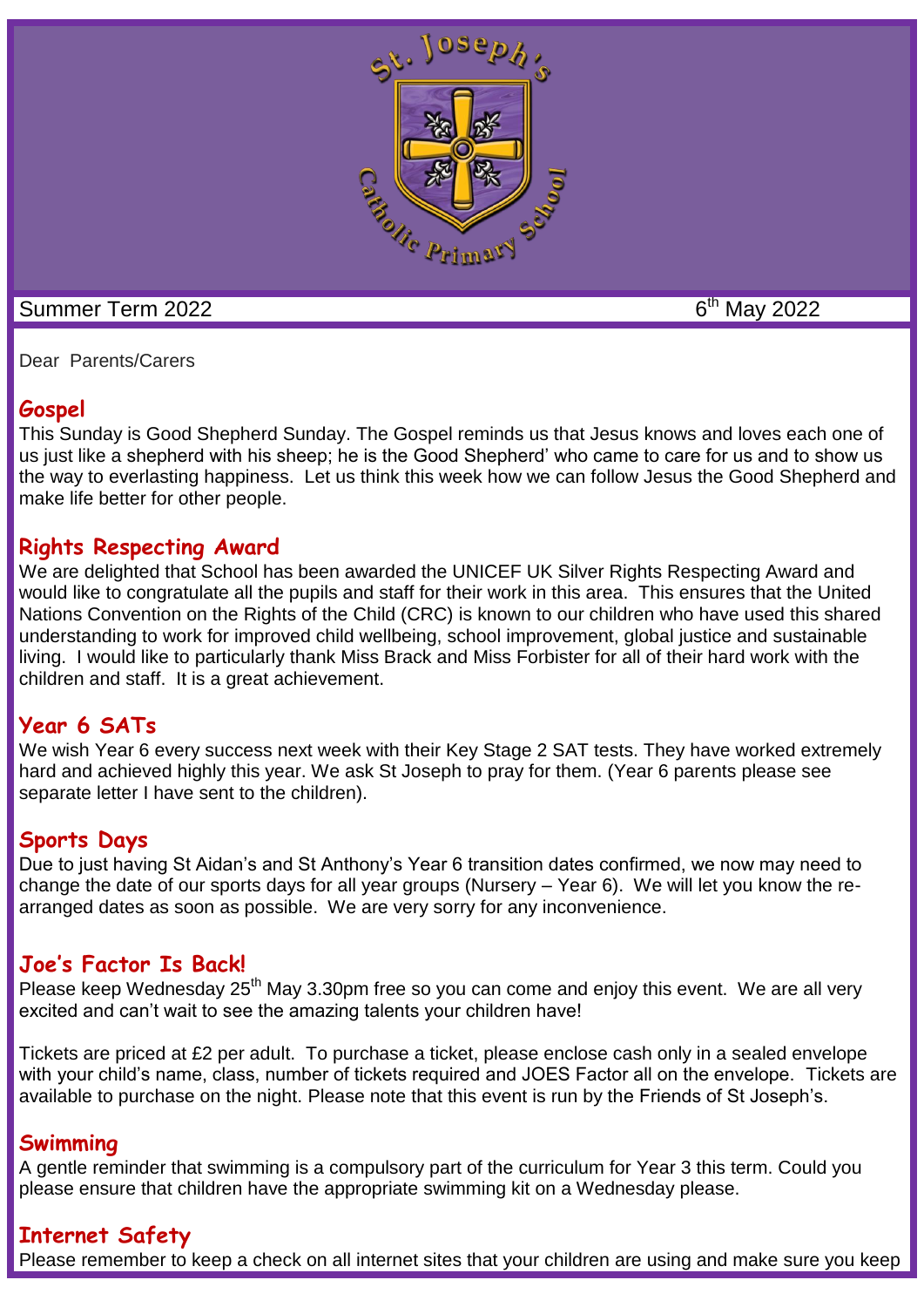them safe. We have a section on Internet Safety on our website. Please take a look – it is in the Parent's **Section** 

# **Jubilee Day**

We will celebrate the momentous occasion of the Queen's Platinum Jubilee in school on Friday May 27<sup>th</sup>. As part of the day we would like the children to dress as Kings and Queens or wear red, white and blue. We will also do some other activities in school related to this special day including:

#### **The Queen's Platinum Jubilee Day Lunch– Friday 27th May 2022**

We are having a picnic to celebrate the Queen's Platinum Jubilee on Friday 27<sup>th</sup> May 2022. The menu is as follows:

> Ham or Cheese Sandwich Sausage Roll or Cheese Roll Carrot & Cucumber Sticks Piece of Fruit

#### Jam Tart

If your child does **NOT** normally stay for school meals (30 hours Nursery, Reception – Year 6) and would like to take up this opportunity please send in the reply slip on the letter already handed out (or ask at the office for another one) no later than Wednesday  $18<sup>th</sup>$  May 2022 and pay £2.20 for the school meal on ParentPay (School Meals).

It is important that the office receives your reply slip so a lunch can be ordered for your child.

Children who already stay for school dinners will, of course, automatically receive their "Queen's Platinum Jubilee" themed lunch.

# **Safety in the Grounds**

For everyone's safety and to preserve this feature for the next hundred years please ensure that your children do not climb on the commemoration wall near the main entrance to the school. This wall was built ten years ago with significant stones from the original St Joseph's school that we would like to preserve.

# **COVID**

We are really happy to welcome parents back into school to our Liturgical Prayer. Please be aware that if you are showing any signs of COVID-19 you should not enter the school building. We ask all visitors to continue to wear a face covering.

# **Jewellery**

For health and safety reasons, we have a no jewellery policy; only watches are permitted to be worn. Any earrings, bracelets, rings etc. must be left at home.

# **Punctuality**

It is very important that your child is in school promptly for the start of the day. Please ensure they are here for 8.50am every morning so they do not miss any part of their lessons.

# **Safeguarding is Everyone's Responsibility**

Any concerns about safeguarding should be reported to our designated safeguarding lead, Miss Brown or the deputy designated safeguarding leads Mrs Toward, Mrs Forbister, Miss Forbister and Mrs Teasdale. Ask at the school office if you would like a paper copy of the safeguarding policy. All of our Safeguarding policies are available on our school website.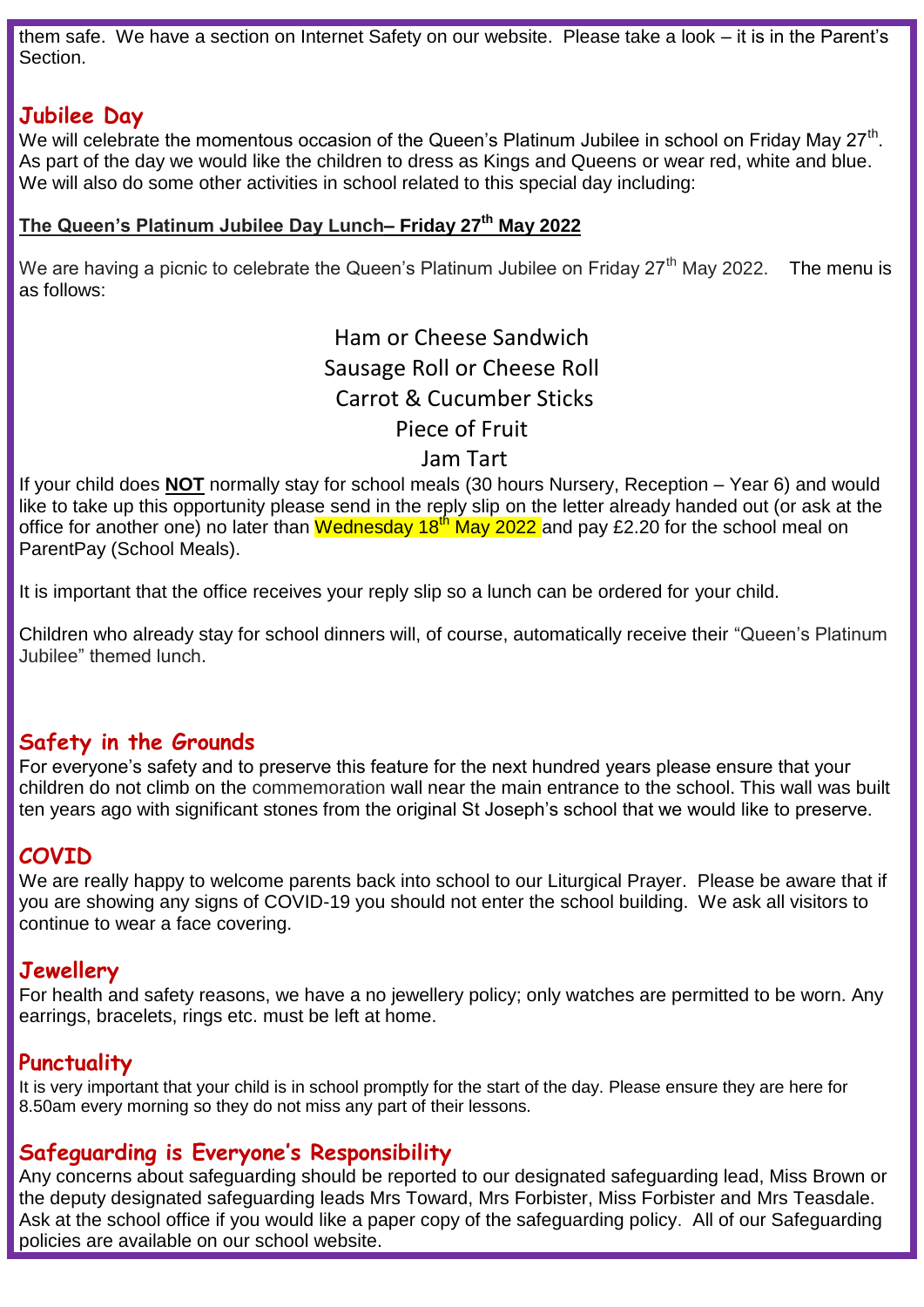**Twitter**

Please remember to join in our Twitter account if you have not already done so.

@StJosephsSR46HY

#### **School Uniform**

We pride ourselves at St Joseph's in being a very special place and achieving better than our best. Please ensure that your child is wearing the correct uniform, including a tie from Year 1 upwards. Could I politely remind parents to check the length of skirts that your daughters are wearing. I realise that the children can grow very quickly but to save embarrassment in school please ensure the skirt is knee length. Thank you for your support in this area.

# **Mass Times**

| St. Joseph's Church:                          | Saturday Vigil 5:30 pm |
|-----------------------------------------------|------------------------|
|                                               | Sunday Morning 9:30 am |
| St. Patrick's Church:                         | Sunday 9.30am          |
| St. Anne & Holy Family Church: Sunday 11.00am |                        |

#### **Attendance**

Last week's attendance:

Our Attendance



# **Upcoming Events**

| May 2022                        |                                                                                                                                     |
|---------------------------------|-------------------------------------------------------------------------------------------------------------------------------------|
| $9^{th}$ – 13 <sup>th</sup> May | Key Stage 2 SATs week                                                                                                               |
| $10^{th}$ May                   | Year 1 Road Safety Programme Catch-Up                                                                                               |
| $13th$ May                      | Year 5 Liturgical Prayer 9am in school                                                                                              |
| 17 <sup>th</sup> May            | School Nurse visit - Emotional Heath and Resilience Year 4 and Year 6                                                               |
| $17th$ May                      | <b>Reception Hearing Tests</b>                                                                                                      |
| 17 <sup>th</sup> May            | Swimming Gala (6 x Y6 and 2 x Y5 children)                                                                                          |
| 18 <sup>th</sup> May            | Sportsability Festival (2 x Y4 and 1 x Y5)                                                                                          |
| $20th$ May                      | Y6 at Empire Theatre to see Billionaire Boy- please login to ParentPay for more<br>information, to give consent and to make payment |
| $20th$ May                      | Year 1 Liturgical Prayer in School at 9am                                                                                           |
| $24th$ May                      | School Nurse - Safety - Year 2 and Year 3                                                                                           |
| $25th$ May                      | Joe's Factor 3.30pm. Tickets are available to purchase - £2 per adult                                                               |
| $27th$ May                      | Celebrate Jubilee Day                                                                                                               |
|                                 |                                                                                                                                     |

# *30th May – 3 rd June 2022 Summer Half Term Holidays*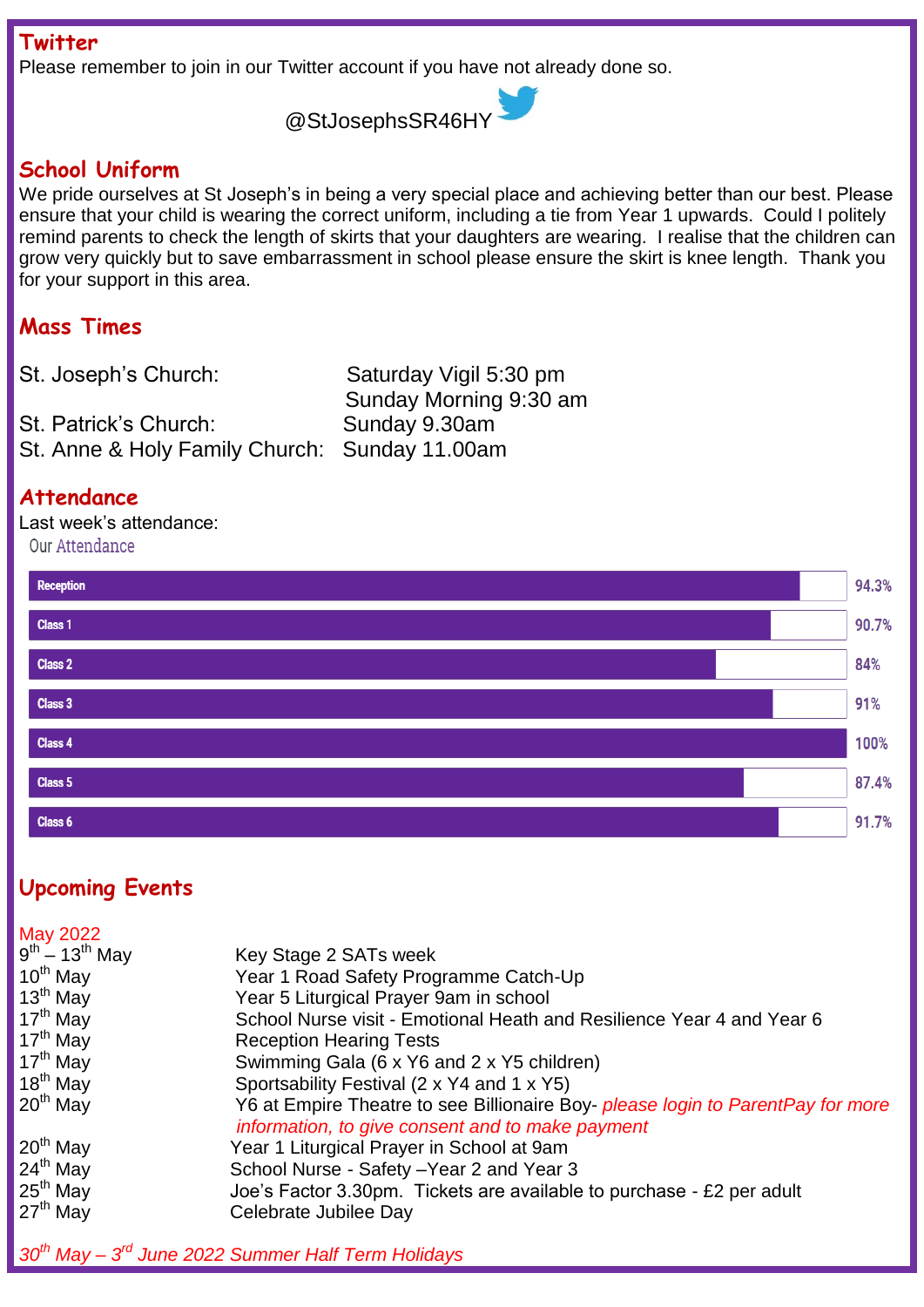| <b>June 2022</b>                      |                                                                           |
|---------------------------------------|---------------------------------------------------------------------------|
| $8th$ June                            | Year 5 Mass in Church at 9.15am                                           |
| 8 <sup>th</sup> June                  | Walkwise Road Safety Talk - Reception                                     |
| $10^{th}$ June                        | Year 3 Liturgical Prayer in School at 9am                                 |
| $10^{th}$ June                        | Year 1- Year 6 Maths Event. )– please login to ParentPay for more         |
|                                       | information, to give consent, and make payment.                           |
| $15^{\text{th}}$ June                 | Year 3 Mass in Church at 9.15am                                           |
| $15^{\text{th}}$ June                 | Year 5 Puberty talk with the School Nurse                                 |
| 17 <sup>th</sup> June                 | Reception Liturgical Prayer in School at 9am                              |
| $18^{\text{th}}$ June                 | First Holy communion (Year 4)                                             |
| $20^{th}$ June – 1 <sup>st</sup> July | <b>Sports and Fitness Fortnight</b>                                       |
| 22 <sup>nd</sup> June                 | Year1/2 Mass in Church at 9.15am                                          |
| 22 <sup>nd</sup> June                 | Nursery – Year 6 Healthy Lifestyle Sessions and Key Stage 2 Smoothie Bike |
| $24th$ June                           | Year 4 Liturgical Prayer in School at 9am                                 |
| 24 <sup>th</sup> June                 | Fire Service Visit – Year 4 and Year 5                                    |
| $28^{th} - 30^{th}$ June              | St Aidan's and St Anthony's Transition days                               |
| $28th$ June                           | Reception Induction Meeting 4pm (Reception September 2022)                |
| 29 <sup>th</sup> June                 | Nursery Induction Meeting 4pm (Nursery September 2022)                    |
| $29th$ June                           | KS2 Maths Challenge with the Trust                                        |
|                                       |                                                                           |

#### July 2022

| $4^{th} - 8^{th}$ July | Year 5 Bikeability                    |
|------------------------|---------------------------------------|
| $6th$ July             | Year 4 Mass in Church at 9.15am       |
| $12^{th}$ July         | Summer Music Soiree 6pm in school     |
| 15 <sup>th</sup> July  | School reports                        |
| $20th$ July            | Leavers Assembly and Presentation 9am |
| $22nd$ July            | School closed for Jubilee Holiday     |

*25th July School is closed for the Summer Holidays and reopens to the children on 7th September 2022.*

Visits enhance learning and the school is keen that all pupils are able to enjoy and learn from these organised excursions.

**Please help us by giving your permission and making your payment via ParentPay. Your support in this matter is greatly appreciated.** Thank you.

Miss S M Brown

Headteacher

follow us on Twitter @StJosephsSR46HY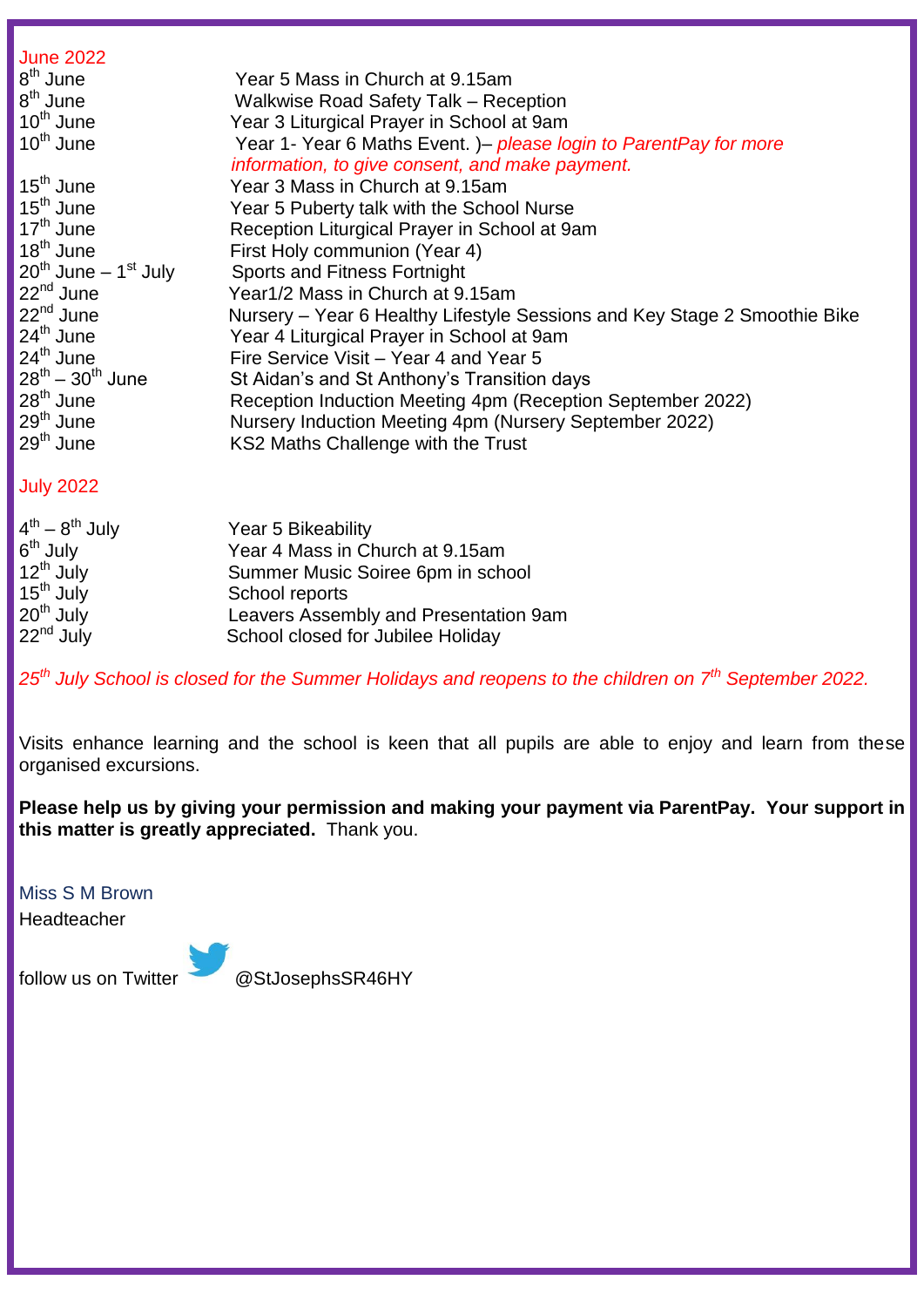Macros

# **IMPORTANT DATES THIS TERM**

The month of May is dedicated to Our Lady

#### THE ASCENSION OF THE LORD

 $(26$  May)

After his Resurrection, Jesus appeared to his disciples over a period of forty days. Ascension Day is when we celebrate Jesus' return to his Father in Heaven.

#### **PENTECOST SUNDAY**

 $(5$  June) This is the day we celebrate the coming of the Holy Spirit and the birthday of the Church.

#### THE MOST HOLY TRINITY

 $(12$  June) Today we celebrate our belief in the Trinity, the three persons of God: the Father, the Son and the Holy Spirit.

#### THE MOST HOLY BODY AND BLOOD OF CHRIST

 $(19$  June) On this feast we give thanks to God for the gift of Jesus in the form of bread and wine.

#### THE MOST SACRED HEART OF JESUS

 $(24$  June) On this day we remember how much Jesus loves us all.

#### SS. PETER AND PAUL, APOSTLES

 $(29$  June) We celebrate the lives of these important saints who helped establish the Christian Church.